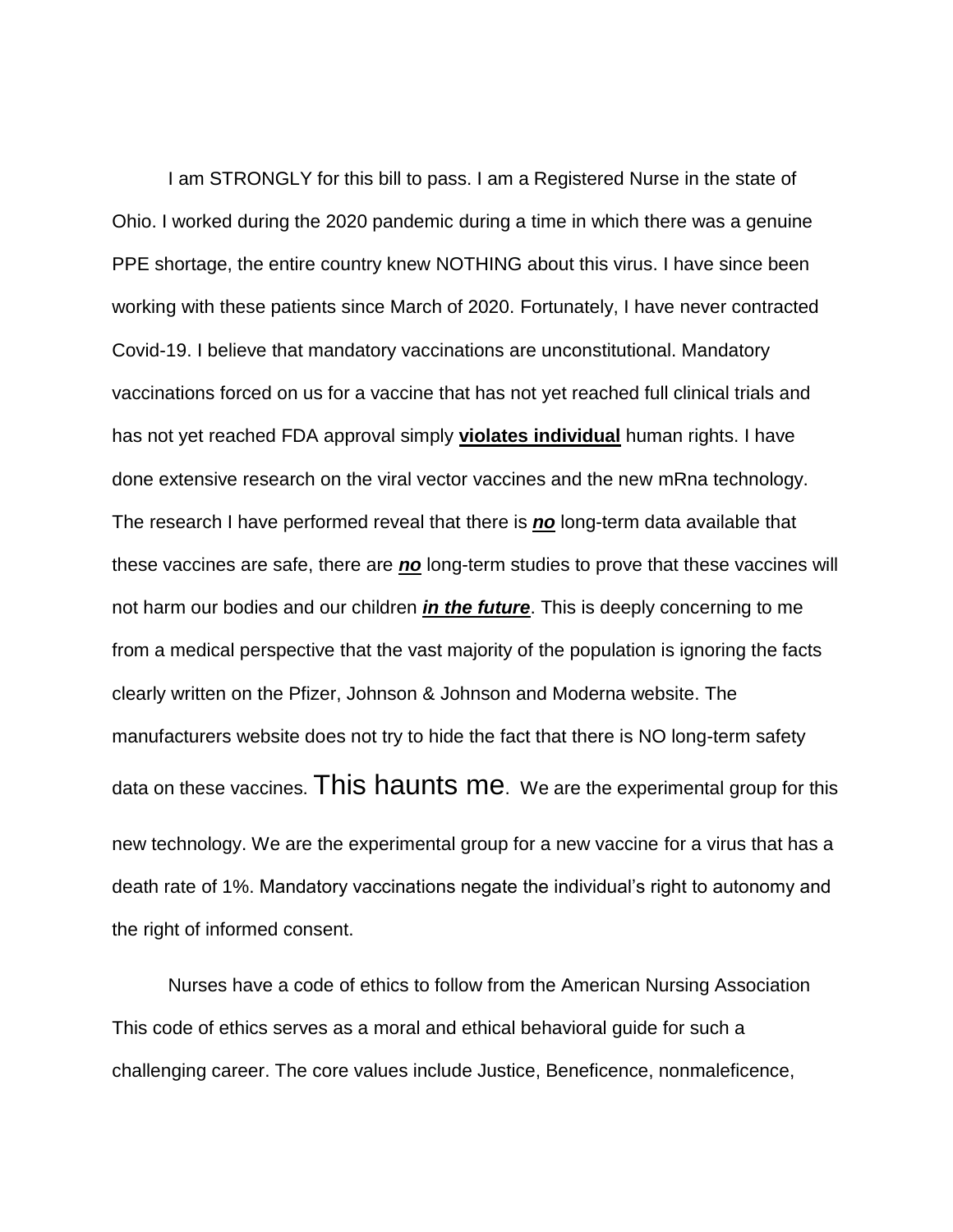accountability, fidelity, veracity and **autonomy**. Vaccine mandates directly violate autonomy. In the code of ethics, autonomy is "when the nurse accepts the client as a unique person who has the innate right to have their own opinions, perspectives, values and beliefs. Nurses encourage patients to make their own decision without any judgments or coercion from the nurse. The patient has the right to reject or accept all treatments." ANA. (2015). *Code of ethics for nurses*. American Nurses Publishing. Vaccine mandates strip the nurse away from making his or her own autonomous decisions. We, as a population are being coerced into taking vaccine with the threat of losing our jobs! Furthermore, Provision 5 in the ANA's code of ethics states, "The nurse owes the same duties to SELF as to others-including the responsibility to promote health and safety, preserve wholeness of character and integrity.." (ANA, 2015.) Mandating a vaccine that does not have adequate safety data is something that feels criminal to my well-being and to my future-and to my patient's well-being and future!! Vaccine mandates directly violates provision 5 because it does not promote health, safety and integrity. In fact, it does quite the opposite. I am deeply disturbed by the vaccine mandate, I feel to the core it is one of the biggest crimes against humanity. This mass misinformation is being prompted by politics, societal pressure and monetary gain. This has to STOP NOW. We are genuinely scared for our future.

Thank you for taking the time to consider my perspective. I assure you that I am voicing thousands of similar opinions from other healthcare professionals.

~Jessica Alexander RN, BSN